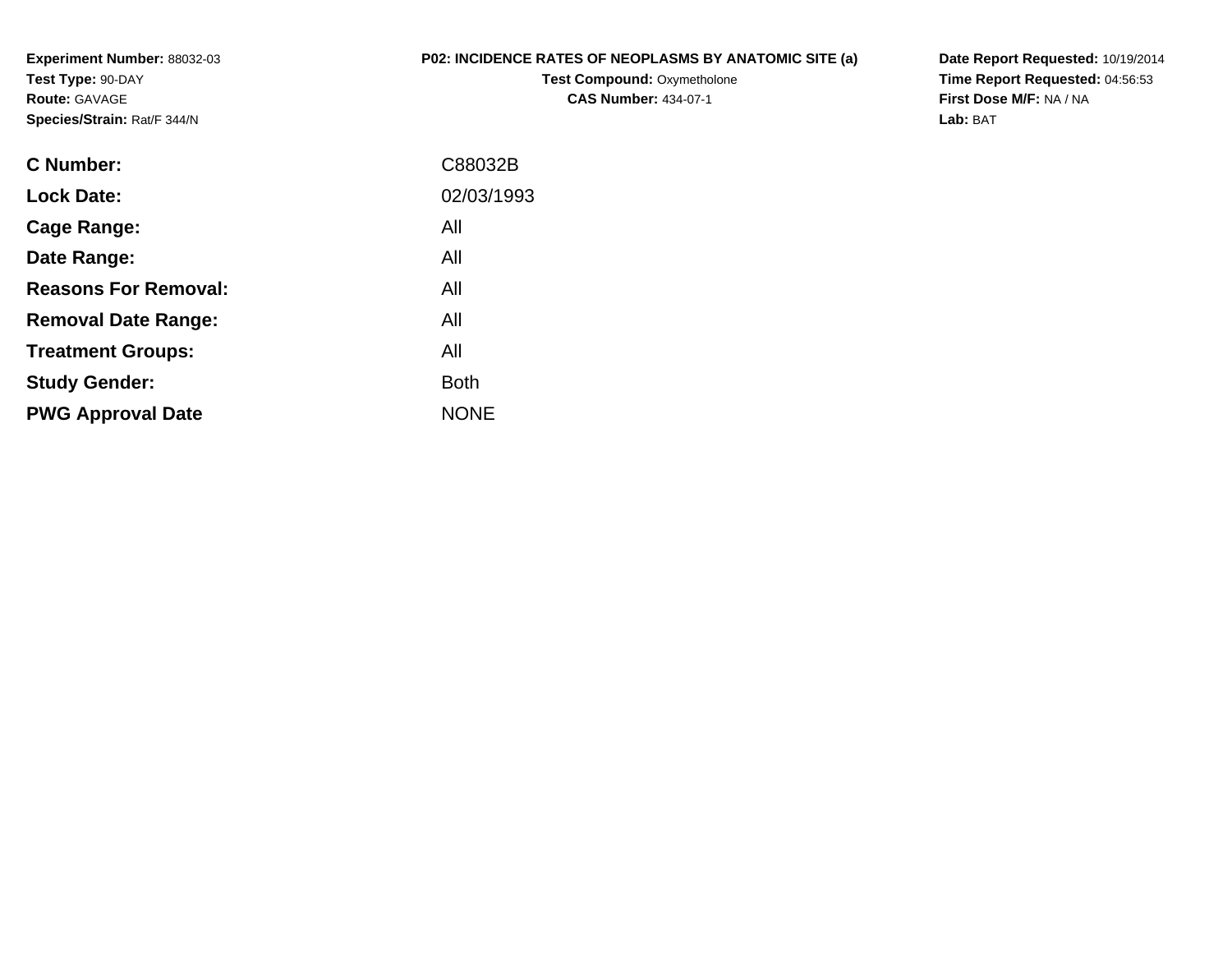| Experiment Number: 88032-03             |         | P02: INCIDENCE RATES OF NEOPLASMS BY ANATOMIC SITE (a) | Date Report Requested: 10/19/2014 |                     |                     |                      |
|-----------------------------------------|---------|--------------------------------------------------------|-----------------------------------|---------------------|---------------------|----------------------|
| Test Type: 90-DAY                       |         | Test Compound: Oxymetholone                            | Time Report Requested: 04:56:53   |                     |                     |                      |
| Route: GAVAGE                           |         | <b>CAS Number: 434-07-1</b>                            | First Dose M/F: NA / NA           |                     |                     |                      |
| Species/Strain: Rat/F 344/N             |         |                                                        | Lab: BAT                          |                     |                     |                      |
| F 344/N Rat MALE                        | 0 MG/KG | 80 MG/KG                                               | <b>MG/KG</b><br>160               | <b>MG/KG</b><br>315 | <b>MG/KG</b><br>625 | 1250<br><b>MG/KG</b> |
| <b>Disposition Summary</b>              |         |                                                        |                                   |                     |                     |                      |
| <b>Animals Initially In Study</b>       | 10      | 10                                                     | 10                                | 10                  | 10                  | 10                   |
| <b>Early Deaths</b>                     |         |                                                        |                                   |                     |                     |                      |
| <b>Natural Death</b>                    |         |                                                        |                                   |                     |                     | 1                    |
| <b>Survivors</b>                        |         |                                                        |                                   |                     |                     |                      |
| <b>Natural Death</b>                    |         |                                                        |                                   |                     | 1                   |                      |
| <b>Terminal Sacrifice</b>               | 10      | 10                                                     | 10                                | 10                  | 9                   | 9                    |
| <b>Animals Examined Microscopically</b> | 10      | 10                                                     | 10                                | 10                  | 10                  | 10                   |
| <b>ALIMENTARY SYSTEM</b>                |         |                                                        |                                   |                     |                     |                      |
| Esophagus                               | (10)    | (0)                                                    | (0)                               | (0)                 | (1)                 | (10)                 |
| Intestine Large, Cecum                  | (10)    | (0)                                                    | (0)                               | (0)                 | (0)                 | (9)                  |
| Intestine Large, Colon                  | (10)    | (0)                                                    | (0)                               | (0)                 | (1)                 | (9)                  |
| Intestine Large, Rectum                 | (10)    | (0)                                                    | (0)                               | (0)                 | (1)                 | (10)                 |
| Intestine Small, Duodenum               | (10)    | (0)                                                    | (0)                               | (0)                 | (0)                 | (9)                  |
| Intestine Small, Ileum                  | (10)    | (0)                                                    | (0)                               | (0)                 | (0)                 | (9)                  |
| Intestine Small, Jejunum                | (10)    | (0)                                                    | (0)                               | (0)                 | (1)                 | (9)                  |
| Liver                                   | (10)    | (0)                                                    | (0)                               | (2)                 | (1)                 | (9)                  |
| Pancreas                                | (10)    | (0)                                                    | (0)                               | (0)                 | (1)                 | (9)                  |
| <b>Salivary Glands</b>                  | (10)    | (0)                                                    | (0)                               | (0)                 | (1)                 | (9)                  |
| Stomach, Forestomach                    | (10)    | (0)                                                    | (0)                               | (0)                 | (2)                 | (9)                  |
| Stomach, Glandular                      | (10)    | (0)                                                    | (0)                               | (0)                 | (1)                 | (9)                  |
| CARDIOVASCULAR SYSTEM                   |         |                                                        |                                   |                     |                     |                      |
| <b>Blood Vessel</b>                     | (10)    | (0)                                                    | (0)                               | (0)                 | (1)                 | (9)                  |
| Heart                                   | (10)    | (10)                                                   | (10)                              | (10)                | (10)                | (9)                  |
| <b>ENDOCRINE SYSTEM</b>                 |         |                                                        |                                   |                     |                     |                      |
| <b>Adrenal Cortex</b>                   | (10)    | (10)                                                   | (10)                              | (10)                | (10)                | (9)                  |

b - Primary tumors: all tumors except metastatic tumors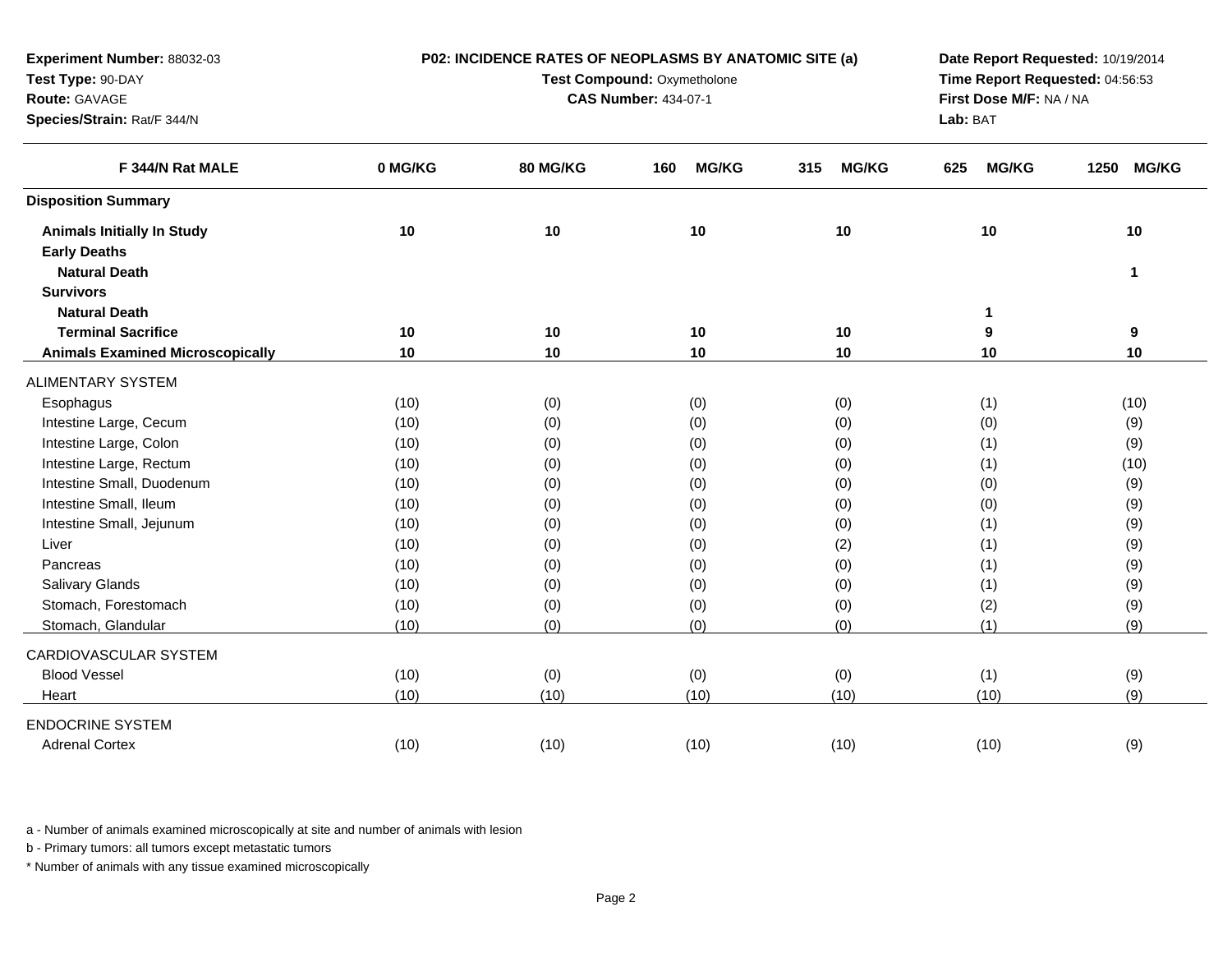| Experiment Number: 88032-03<br>Test Type: 90-DAY<br>Route: GAVAGE<br>Species/Strain: Rat/F 344/N | P02: INCIDENCE RATES OF NEOPLASMS BY ANATOMIC SITE (a)<br>Test Compound: Oxymetholone<br><b>CAS Number: 434-07-1</b> |          |                     |     |              |     | Date Report Requested: 10/19/2014<br>Time Report Requested: 04:56:53<br>First Dose M/F: NA / NA<br>Lab: BAT |      |              |
|--------------------------------------------------------------------------------------------------|----------------------------------------------------------------------------------------------------------------------|----------|---------------------|-----|--------------|-----|-------------------------------------------------------------------------------------------------------------|------|--------------|
| F 344/N Rat MALE                                                                                 | 0 MG/KG                                                                                                              | 80 MG/KG | 160<br><b>MG/KG</b> | 315 | <b>MG/KG</b> | 625 | <b>MG/KG</b>                                                                                                | 1250 | <b>MG/KG</b> |
| <b>Adrenal Medulla</b>                                                                           | (10)                                                                                                                 | (0)      | (0)                 |     | (0)          |     | (1)                                                                                                         |      | (9)          |
| Islets, Pancreatic                                                                               | (10)                                                                                                                 | (0)      | (0)                 |     | (0)          |     | (1)                                                                                                         |      | (9)          |
| Parathyroid Gland                                                                                | (8)                                                                                                                  | (0)      | (0)                 |     | (0)          |     | (1)                                                                                                         |      | (8)          |
| <b>Pituitary Gland</b>                                                                           | (10)                                                                                                                 | (0)      | (0)                 |     | (0)          |     | (1)                                                                                                         |      | (9)          |
| <b>Thyroid Gland</b>                                                                             | (10)                                                                                                                 | (0)      | (0)                 |     | (0)          |     | (1)                                                                                                         |      | (9)          |
| <b>GENERAL BODY SYSTEM</b><br>None                                                               |                                                                                                                      |          |                     |     |              |     |                                                                                                             |      |              |
| <b>GENITAL SYSTEM</b>                                                                            |                                                                                                                      |          |                     |     |              |     |                                                                                                             |      |              |
| Epididymis                                                                                       | (10)                                                                                                                 | (0)      | (0)                 |     | (0)          |     | (1)                                                                                                         |      | (10)         |
| <b>Preputial Gland</b>                                                                           | (9)                                                                                                                  | (0)      | (0)                 |     | (0)          |     | (1)                                                                                                         |      | (9)          |
| Prostate                                                                                         | (10)                                                                                                                 | (0)      | (0)                 |     | (0)          |     | (1)                                                                                                         |      | (9)          |
| Seminal Vesicle                                                                                  | (10)                                                                                                                 | (0)      | (0)                 |     | (0)          |     | (1)                                                                                                         |      | (9)          |
| <b>Testes</b>                                                                                    | (10)                                                                                                                 | (0)      | (0)                 |     | (0)          |     | (1)                                                                                                         |      | (10)         |
| <b>HEMATOPOIETIC SYSTEM</b>                                                                      |                                                                                                                      |          |                     |     |              |     |                                                                                                             |      |              |
| <b>Bone Marrow</b>                                                                               | (10)                                                                                                                 | (0)      | (0)                 |     | (0)          |     | (1)                                                                                                         |      | (10)         |
| Lymph Node, Mandibular                                                                           | (10)                                                                                                                 | (0)      | (0)                 |     | (0)          |     | (0)                                                                                                         |      | (8)          |
| Lymph Node, Mesenteric                                                                           | (10)                                                                                                                 | (0)      | (0)                 |     | (0)          |     | (1)                                                                                                         |      | (9)          |
| Spleen                                                                                           | (10)                                                                                                                 | (0)      | (0)                 |     | (0)          |     | (1)                                                                                                         |      | (9)          |
| Thymus                                                                                           | (10)                                                                                                                 | (0)      | (0)                 |     | (0)          |     | (1)                                                                                                         |      | (9)          |
| <b>INTEGUMENTARY SYSTEM</b>                                                                      |                                                                                                                      |          |                     |     |              |     |                                                                                                             |      |              |
| Mammary Gland                                                                                    | (9)                                                                                                                  | (9)      | (7)                 |     | (8)          |     | (10)                                                                                                        |      | (8)          |
| Skin                                                                                             | (10)                                                                                                                 | (0)      | (0)                 |     | (0)          |     | (1)                                                                                                         |      | (10)         |
| MUSCULOSKELETAL SYSTEM                                                                           |                                                                                                                      |          |                     |     |              |     |                                                                                                             |      |              |
| Bone                                                                                             | (10)                                                                                                                 | (0)      | (0)                 |     | (0)          |     | (1)                                                                                                         |      | (10)         |
| <b>NERVOUS SYSTEM</b>                                                                            |                                                                                                                      |          |                     |     |              |     |                                                                                                             |      |              |
| <b>Brain</b>                                                                                     | (10)                                                                                                                 | (0)      | (0)                 |     | (0)          |     | (1)                                                                                                         |      | (10)         |

b - Primary tumors: all tumors except metastatic tumors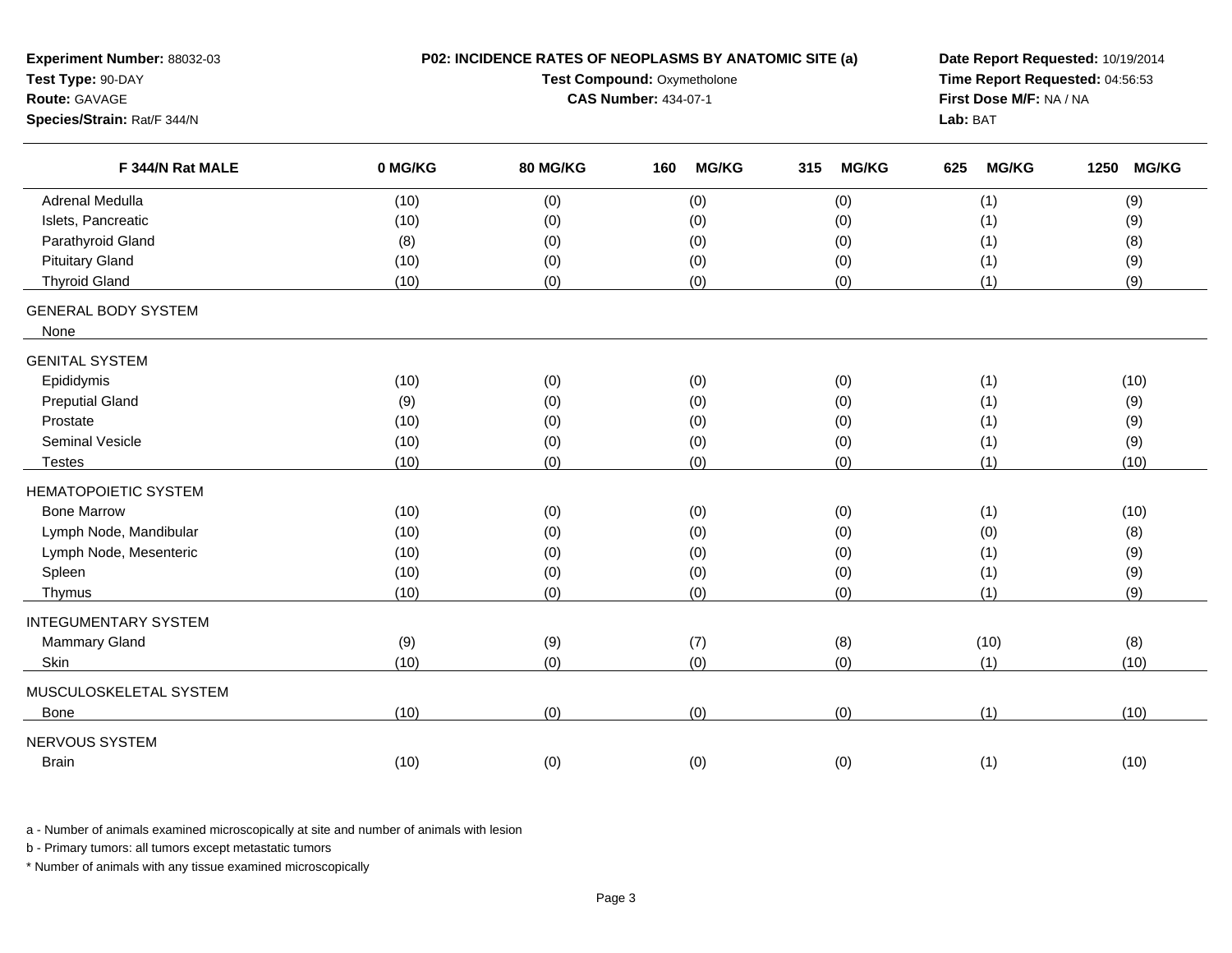| Experiment Number: 88032-03<br>Test Type: 90-DAY<br><b>Route: GAVAGE</b><br>Species/Strain: Rat/F 344/N |           | P02: INCIDENCE RATES OF NEOPLASMS BY ANATOMIC SITE (a)<br><b>Test Compound: Oxymetholone</b><br><b>CAS Number: 434-07-1</b> | Date Report Requested: 10/19/2014<br>Time Report Requested: 04:56:53<br>First Dose M/F: NA / NA<br>Lab: BAT |                     |                     |                      |
|---------------------------------------------------------------------------------------------------------|-----------|-----------------------------------------------------------------------------------------------------------------------------|-------------------------------------------------------------------------------------------------------------|---------------------|---------------------|----------------------|
| F 344/N Rat MALE                                                                                        | 0 MG/KG   | 80 MG/KG                                                                                                                    | <b>MG/KG</b><br>160                                                                                         | <b>MG/KG</b><br>315 | <b>MG/KG</b><br>625 | <b>MG/KG</b><br>1250 |
| <b>RESPIRATORY SYSTEM</b>                                                                               |           |                                                                                                                             |                                                                                                             |                     |                     |                      |
| Lung                                                                                                    | (10)      | (0)                                                                                                                         | (0)                                                                                                         | (0)                 | (1)                 | (9)                  |
| Nose                                                                                                    | (10)      | (0)                                                                                                                         | (0)                                                                                                         | (0)                 | (1)                 | (10)                 |
| Trachea                                                                                                 | (10)      | (0)                                                                                                                         | (0)                                                                                                         | (0)                 | (1)                 | (10)                 |
| SPECIAL SENSES SYSTEM<br>None                                                                           |           |                                                                                                                             |                                                                                                             |                     |                     |                      |
| URINARY SYSTEM                                                                                          |           |                                                                                                                             |                                                                                                             |                     |                     |                      |
| Kidney                                                                                                  | (10)      | (10)                                                                                                                        | (10)                                                                                                        | (10)                | (10)                | (9)                  |
| Renal Tubule, Adenoma                                                                                   | $1(10\%)$ |                                                                                                                             |                                                                                                             |                     |                     |                      |
| <b>Urinary Bladder</b>                                                                                  | (10)      | (0)                                                                                                                         | (0)                                                                                                         | (0)                 | (1)                 | (9)                  |

b - Primary tumors: all tumors except metastatic tumors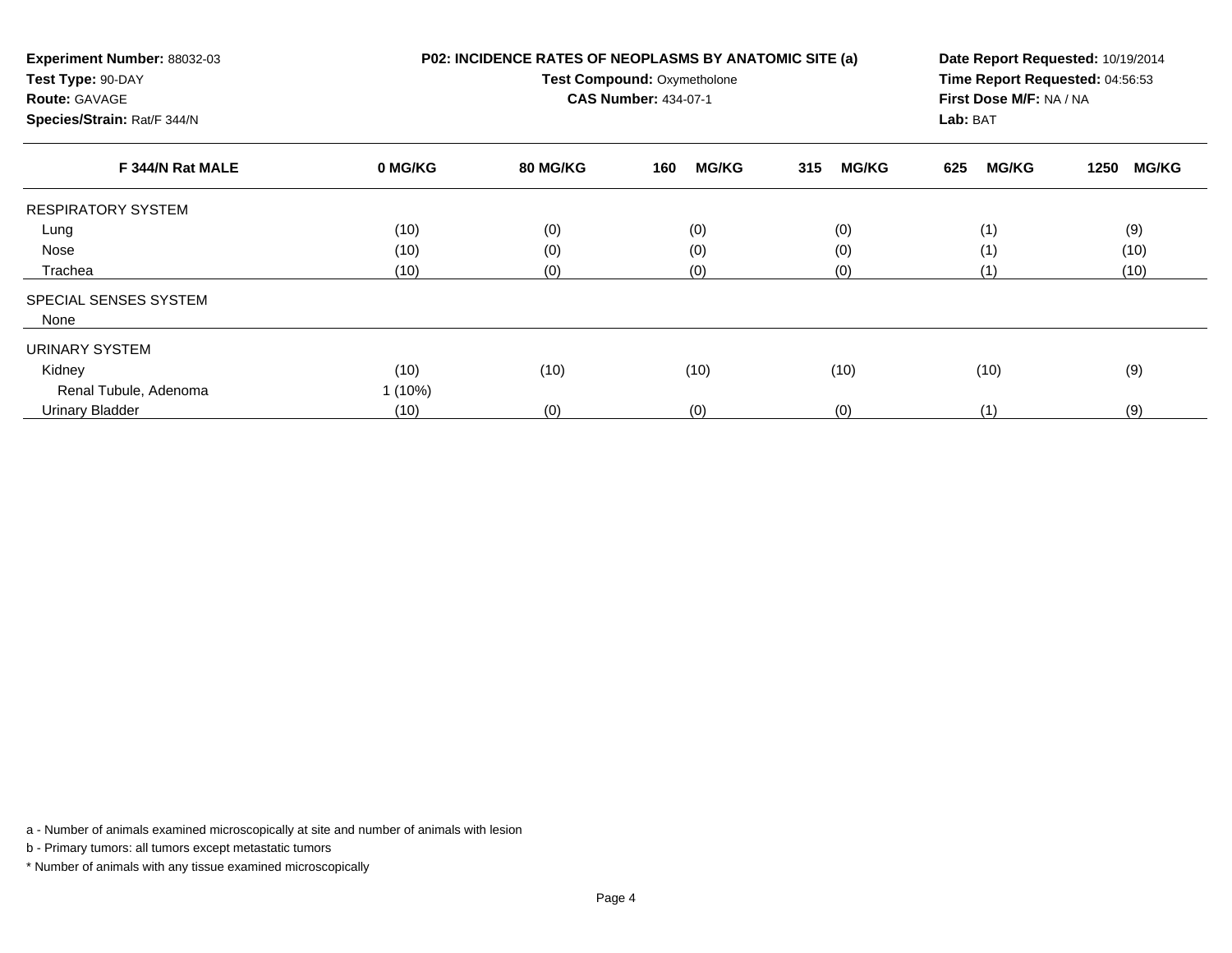| Experiment Number: 88032-03<br>Test Type: 90-DAY<br><b>Route: GAVAGE</b><br>Species/Strain: Rat/F 344/N    | <b>P02: INCIDENCE RATES OF NEOPLASMS BY ANATOMIC SITE (a)</b><br>Test Compound: Oxymetholone<br><b>CAS Number: 434-07-1</b> |                 |     |              |     | Date Report Requested: 10/19/2014<br>Time Report Requested: 04:56:53<br>First Dose M/F: NA / NA<br>Lab: BAT |     |              |      |              |
|------------------------------------------------------------------------------------------------------------|-----------------------------------------------------------------------------------------------------------------------------|-----------------|-----|--------------|-----|-------------------------------------------------------------------------------------------------------------|-----|--------------|------|--------------|
| F 344/N Rat MALE                                                                                           | 0 MG/KG                                                                                                                     | <b>80 MG/KG</b> | 160 | <b>MG/KG</b> | 315 | <b>MG/KG</b>                                                                                                | 625 | <b>MG/KG</b> | 1250 | <b>MG/KG</b> |
| <b>Tumor Summary for MALE</b>                                                                              |                                                                                                                             |                 |     |              |     |                                                                                                             |     |              |      |              |
| <b>Total Animals with Primary Neoplasms (b)</b><br><b>Total Primary Neoplasms</b>                          |                                                                                                                             |                 |     |              |     |                                                                                                             |     |              |      |              |
| <b>Total Animals with Benign Neoplasms</b><br><b>Total Benign Neoplasms</b>                                |                                                                                                                             |                 |     |              |     |                                                                                                             |     |              |      |              |
| <b>Total Animals with Malignant Neoplasms</b><br><b>Total Malignant Neoplasms</b>                          |                                                                                                                             |                 |     |              |     |                                                                                                             |     |              |      |              |
| <b>Total Animals with Metastatic Neoplasms</b><br><b>Total Metastatic Neoplasms</b>                        |                                                                                                                             |                 |     |              |     |                                                                                                             |     |              |      |              |
| <b>Total Animals with Malignant Neoplasms</b><br><b>Uncertain Primary Site</b>                             |                                                                                                                             |                 |     |              |     |                                                                                                             |     |              |      |              |
| Total Animals with Neoplasms Uncertain -<br><b>Benign or Malignant</b><br><b>Total Uncertain Neoplasms</b> |                                                                                                                             |                 |     |              |     |                                                                                                             |     |              |      |              |

\*\*\*END OF MALE DATA\*\*\*

a - Number of animals examined microscopically at site and number of animals with lesion

b - Primary tumors: all tumors except metastatic tumors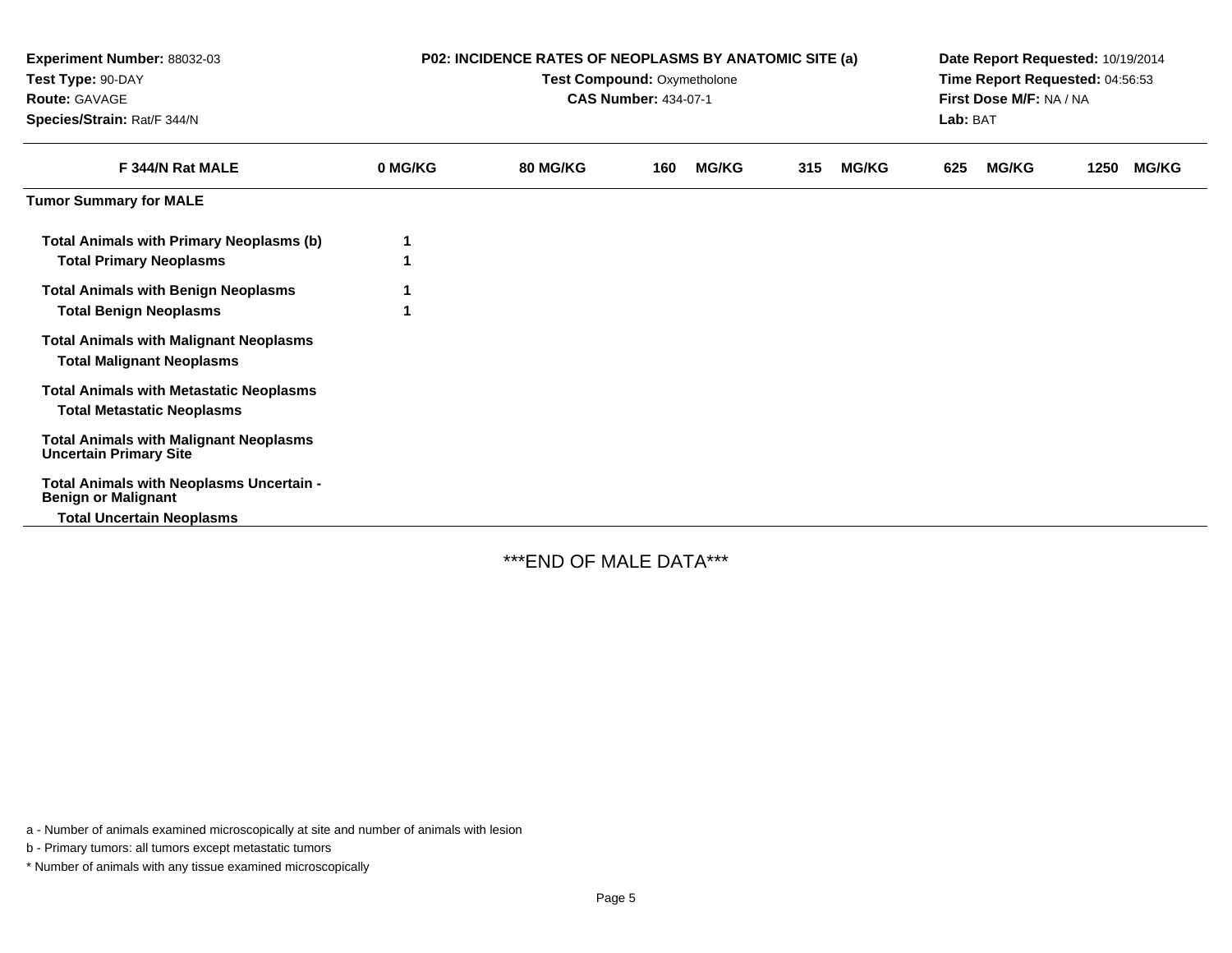| Test Type: 90-DAY<br>Test Compound: Oxymetholone<br>Time Report Requested: 04:56:53<br><b>CAS Number: 434-07-1</b><br>First Dose M/F: NA / NA<br>Route: GAVAGE<br>Species/Strain: Rat/F 344/N<br>Lab: BAT<br>F 344/N Rat FEMALE<br>0 MG/KG<br><b>80 MG/KG</b><br><b>MG/KG</b><br><b>MG/KG</b><br><b>MG/KG</b><br>1250<br><b>MG/KG</b><br>160<br>315<br>625<br><b>Disposition Summary</b><br>10<br>10<br>10<br>10<br>10<br>10<br><b>Animals Initially In Study</b><br><b>Early Deaths</b><br><b>Dosing Accident</b><br>$\mathbf{1}$<br><b>Survivors</b><br><b>Terminal Sacrifice</b><br>10<br>10<br>10<br>10<br>10<br>9<br>10<br>10<br>10<br>10<br>10<br>10<br><b>Animals Examined Microscopically</b><br><b>ALIMENTARY SYSTEM</b><br>(10)<br>(0)<br>(0)<br>(0)<br>(10)<br>Esophagus<br>(0)<br>Intestine Large, Cecum<br>(0)<br>(0)<br>(0)<br>(0)<br>(10)<br>(10)<br>Intestine Large, Colon<br>(0)<br>(10)<br>(0)<br>(0)<br>(0)<br>(10)<br>Intestine Large, Rectum<br>(0)<br>(0)<br>(10)<br>(10)<br>(0)<br>(0)<br>Intestine Small, Duodenum<br>(0)<br>(0)<br>(0)<br>(0)<br>(10)<br>(10)<br>Intestine Small, Ileum<br>(0)<br>(0)<br>(0)<br>(10)<br>(10)<br>(0)<br>Intestine Small, Jejunum<br>(0)<br>(0)<br>(0)<br>(0)<br>(10)<br>(10)<br>(2)<br>Liver<br>(0)<br>(1)<br>(0)<br>(10)<br>(10)<br>(0)<br>(0)<br>(0)<br>Pancreas<br>(10)<br>(0)<br>(10)<br>Salivary Glands<br>(0)<br>(0)<br>(0)<br>(0)<br>(10)<br>(10)<br>Stomach, Forestomach<br>(0)<br>(0)<br>(0)<br>(0)<br>(10)<br>(10)<br>Stomach, Glandular<br>(0)<br>(0)<br>(0)<br>(0)<br>(10)<br>(10)<br>CARDIOVASCULAR SYSTEM<br><b>Blood Vessel</b><br>(10)<br>(0)<br>(0)<br>(0)<br>(0)<br>(10)<br>(10)<br>(10)<br>(10)<br>(10)<br>(10)<br>(10)<br>Heart<br><b>ENDOCRINE SYSTEM</b><br><b>Adrenal Cortex</b><br>(10)<br>(10)<br>(10)<br>(10)<br>(10)<br>(10)<br>Adrenal Medulla<br>(10) | Experiment Number: 88032-03 | P02: INCIDENCE RATES OF NEOPLASMS BY ANATOMIC SITE (a) | Date Report Requested: 10/19/2014 |     |     |      |  |
|--------------------------------------------------------------------------------------------------------------------------------------------------------------------------------------------------------------------------------------------------------------------------------------------------------------------------------------------------------------------------------------------------------------------------------------------------------------------------------------------------------------------------------------------------------------------------------------------------------------------------------------------------------------------------------------------------------------------------------------------------------------------------------------------------------------------------------------------------------------------------------------------------------------------------------------------------------------------------------------------------------------------------------------------------------------------------------------------------------------------------------------------------------------------------------------------------------------------------------------------------------------------------------------------------------------------------------------------------------------------------------------------------------------------------------------------------------------------------------------------------------------------------------------------------------------------------------------------------------------------------------------------------------------------------------------------------------------------------------------------------------------------------------------------------------------------------------------------|-----------------------------|--------------------------------------------------------|-----------------------------------|-----|-----|------|--|
|                                                                                                                                                                                                                                                                                                                                                                                                                                                                                                                                                                                                                                                                                                                                                                                                                                                                                                                                                                                                                                                                                                                                                                                                                                                                                                                                                                                                                                                                                                                                                                                                                                                                                                                                                                                                                                            |                             |                                                        |                                   |     |     |      |  |
|                                                                                                                                                                                                                                                                                                                                                                                                                                                                                                                                                                                                                                                                                                                                                                                                                                                                                                                                                                                                                                                                                                                                                                                                                                                                                                                                                                                                                                                                                                                                                                                                                                                                                                                                                                                                                                            |                             |                                                        |                                   |     |     |      |  |
|                                                                                                                                                                                                                                                                                                                                                                                                                                                                                                                                                                                                                                                                                                                                                                                                                                                                                                                                                                                                                                                                                                                                                                                                                                                                                                                                                                                                                                                                                                                                                                                                                                                                                                                                                                                                                                            |                             |                                                        |                                   |     |     |      |  |
|                                                                                                                                                                                                                                                                                                                                                                                                                                                                                                                                                                                                                                                                                                                                                                                                                                                                                                                                                                                                                                                                                                                                                                                                                                                                                                                                                                                                                                                                                                                                                                                                                                                                                                                                                                                                                                            |                             |                                                        |                                   |     |     |      |  |
|                                                                                                                                                                                                                                                                                                                                                                                                                                                                                                                                                                                                                                                                                                                                                                                                                                                                                                                                                                                                                                                                                                                                                                                                                                                                                                                                                                                                                                                                                                                                                                                                                                                                                                                                                                                                                                            |                             |                                                        |                                   |     |     |      |  |
|                                                                                                                                                                                                                                                                                                                                                                                                                                                                                                                                                                                                                                                                                                                                                                                                                                                                                                                                                                                                                                                                                                                                                                                                                                                                                                                                                                                                                                                                                                                                                                                                                                                                                                                                                                                                                                            |                             |                                                        |                                   |     |     |      |  |
|                                                                                                                                                                                                                                                                                                                                                                                                                                                                                                                                                                                                                                                                                                                                                                                                                                                                                                                                                                                                                                                                                                                                                                                                                                                                                                                                                                                                                                                                                                                                                                                                                                                                                                                                                                                                                                            |                             |                                                        |                                   |     |     |      |  |
|                                                                                                                                                                                                                                                                                                                                                                                                                                                                                                                                                                                                                                                                                                                                                                                                                                                                                                                                                                                                                                                                                                                                                                                                                                                                                                                                                                                                                                                                                                                                                                                                                                                                                                                                                                                                                                            |                             |                                                        |                                   |     |     |      |  |
|                                                                                                                                                                                                                                                                                                                                                                                                                                                                                                                                                                                                                                                                                                                                                                                                                                                                                                                                                                                                                                                                                                                                                                                                                                                                                                                                                                                                                                                                                                                                                                                                                                                                                                                                                                                                                                            |                             |                                                        |                                   |     |     |      |  |
|                                                                                                                                                                                                                                                                                                                                                                                                                                                                                                                                                                                                                                                                                                                                                                                                                                                                                                                                                                                                                                                                                                                                                                                                                                                                                                                                                                                                                                                                                                                                                                                                                                                                                                                                                                                                                                            |                             |                                                        |                                   |     |     |      |  |
|                                                                                                                                                                                                                                                                                                                                                                                                                                                                                                                                                                                                                                                                                                                                                                                                                                                                                                                                                                                                                                                                                                                                                                                                                                                                                                                                                                                                                                                                                                                                                                                                                                                                                                                                                                                                                                            |                             |                                                        |                                   |     |     |      |  |
|                                                                                                                                                                                                                                                                                                                                                                                                                                                                                                                                                                                                                                                                                                                                                                                                                                                                                                                                                                                                                                                                                                                                                                                                                                                                                                                                                                                                                                                                                                                                                                                                                                                                                                                                                                                                                                            |                             |                                                        |                                   |     |     |      |  |
|                                                                                                                                                                                                                                                                                                                                                                                                                                                                                                                                                                                                                                                                                                                                                                                                                                                                                                                                                                                                                                                                                                                                                                                                                                                                                                                                                                                                                                                                                                                                                                                                                                                                                                                                                                                                                                            |                             |                                                        |                                   |     |     |      |  |
|                                                                                                                                                                                                                                                                                                                                                                                                                                                                                                                                                                                                                                                                                                                                                                                                                                                                                                                                                                                                                                                                                                                                                                                                                                                                                                                                                                                                                                                                                                                                                                                                                                                                                                                                                                                                                                            |                             |                                                        |                                   |     |     |      |  |
|                                                                                                                                                                                                                                                                                                                                                                                                                                                                                                                                                                                                                                                                                                                                                                                                                                                                                                                                                                                                                                                                                                                                                                                                                                                                                                                                                                                                                                                                                                                                                                                                                                                                                                                                                                                                                                            |                             |                                                        |                                   |     |     |      |  |
|                                                                                                                                                                                                                                                                                                                                                                                                                                                                                                                                                                                                                                                                                                                                                                                                                                                                                                                                                                                                                                                                                                                                                                                                                                                                                                                                                                                                                                                                                                                                                                                                                                                                                                                                                                                                                                            |                             |                                                        |                                   |     |     |      |  |
|                                                                                                                                                                                                                                                                                                                                                                                                                                                                                                                                                                                                                                                                                                                                                                                                                                                                                                                                                                                                                                                                                                                                                                                                                                                                                                                                                                                                                                                                                                                                                                                                                                                                                                                                                                                                                                            |                             |                                                        |                                   |     |     |      |  |
|                                                                                                                                                                                                                                                                                                                                                                                                                                                                                                                                                                                                                                                                                                                                                                                                                                                                                                                                                                                                                                                                                                                                                                                                                                                                                                                                                                                                                                                                                                                                                                                                                                                                                                                                                                                                                                            |                             |                                                        |                                   |     |     |      |  |
|                                                                                                                                                                                                                                                                                                                                                                                                                                                                                                                                                                                                                                                                                                                                                                                                                                                                                                                                                                                                                                                                                                                                                                                                                                                                                                                                                                                                                                                                                                                                                                                                                                                                                                                                                                                                                                            |                             |                                                        |                                   |     |     |      |  |
|                                                                                                                                                                                                                                                                                                                                                                                                                                                                                                                                                                                                                                                                                                                                                                                                                                                                                                                                                                                                                                                                                                                                                                                                                                                                                                                                                                                                                                                                                                                                                                                                                                                                                                                                                                                                                                            |                             |                                                        |                                   |     |     |      |  |
|                                                                                                                                                                                                                                                                                                                                                                                                                                                                                                                                                                                                                                                                                                                                                                                                                                                                                                                                                                                                                                                                                                                                                                                                                                                                                                                                                                                                                                                                                                                                                                                                                                                                                                                                                                                                                                            |                             |                                                        |                                   |     |     |      |  |
|                                                                                                                                                                                                                                                                                                                                                                                                                                                                                                                                                                                                                                                                                                                                                                                                                                                                                                                                                                                                                                                                                                                                                                                                                                                                                                                                                                                                                                                                                                                                                                                                                                                                                                                                                                                                                                            |                             |                                                        |                                   |     |     |      |  |
|                                                                                                                                                                                                                                                                                                                                                                                                                                                                                                                                                                                                                                                                                                                                                                                                                                                                                                                                                                                                                                                                                                                                                                                                                                                                                                                                                                                                                                                                                                                                                                                                                                                                                                                                                                                                                                            |                             |                                                        |                                   |     |     |      |  |
|                                                                                                                                                                                                                                                                                                                                                                                                                                                                                                                                                                                                                                                                                                                                                                                                                                                                                                                                                                                                                                                                                                                                                                                                                                                                                                                                                                                                                                                                                                                                                                                                                                                                                                                                                                                                                                            |                             |                                                        |                                   |     |     |      |  |
|                                                                                                                                                                                                                                                                                                                                                                                                                                                                                                                                                                                                                                                                                                                                                                                                                                                                                                                                                                                                                                                                                                                                                                                                                                                                                                                                                                                                                                                                                                                                                                                                                                                                                                                                                                                                                                            |                             |                                                        |                                   |     |     |      |  |
|                                                                                                                                                                                                                                                                                                                                                                                                                                                                                                                                                                                                                                                                                                                                                                                                                                                                                                                                                                                                                                                                                                                                                                                                                                                                                                                                                                                                                                                                                                                                                                                                                                                                                                                                                                                                                                            |                             |                                                        |                                   |     |     |      |  |
|                                                                                                                                                                                                                                                                                                                                                                                                                                                                                                                                                                                                                                                                                                                                                                                                                                                                                                                                                                                                                                                                                                                                                                                                                                                                                                                                                                                                                                                                                                                                                                                                                                                                                                                                                                                                                                            |                             |                                                        |                                   |     |     |      |  |
|                                                                                                                                                                                                                                                                                                                                                                                                                                                                                                                                                                                                                                                                                                                                                                                                                                                                                                                                                                                                                                                                                                                                                                                                                                                                                                                                                                                                                                                                                                                                                                                                                                                                                                                                                                                                                                            |                             |                                                        |                                   |     |     |      |  |
|                                                                                                                                                                                                                                                                                                                                                                                                                                                                                                                                                                                                                                                                                                                                                                                                                                                                                                                                                                                                                                                                                                                                                                                                                                                                                                                                                                                                                                                                                                                                                                                                                                                                                                                                                                                                                                            |                             |                                                        |                                   |     |     |      |  |
|                                                                                                                                                                                                                                                                                                                                                                                                                                                                                                                                                                                                                                                                                                                                                                                                                                                                                                                                                                                                                                                                                                                                                                                                                                                                                                                                                                                                                                                                                                                                                                                                                                                                                                                                                                                                                                            |                             | (0)                                                    | (0)                               | (0) | (0) | (10) |  |

b - Primary tumors: all tumors except metastatic tumors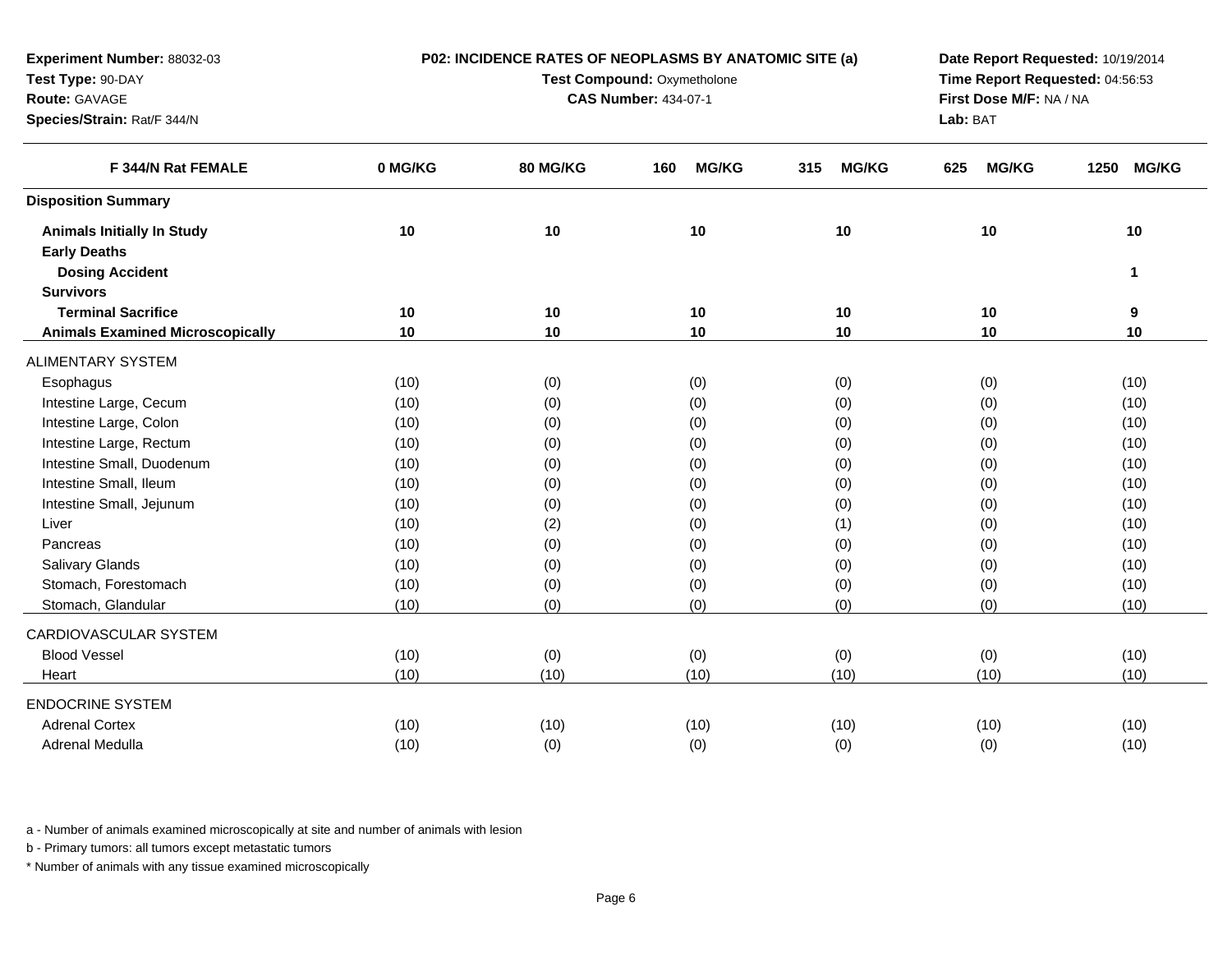| Experiment Number: 88032-03<br>Test Type: 90-DAY<br>Route: GAVAGE<br>Species/Strain: Rat/F 344/N |         | P02: INCIDENCE RATES OF NEOPLASMS BY ANATOMIC SITE (a)<br>Test Compound: Oxymetholone<br><b>CAS Number: 434-07-1</b> | Date Report Requested: 10/19/2014<br>Time Report Requested: 04:56:53<br>First Dose M/F: NA / NA<br>Lab: BAT |                     |                     |                      |
|--------------------------------------------------------------------------------------------------|---------|----------------------------------------------------------------------------------------------------------------------|-------------------------------------------------------------------------------------------------------------|---------------------|---------------------|----------------------|
| F 344/N Rat FEMALE                                                                               | 0 MG/KG | 80 MG/KG                                                                                                             | <b>MG/KG</b><br>160                                                                                         | <b>MG/KG</b><br>315 | <b>MG/KG</b><br>625 | <b>MG/KG</b><br>1250 |
| Islets, Pancreatic                                                                               | (10)    | (0)                                                                                                                  | (0)                                                                                                         | (0)                 | (0)                 | (10)                 |
| Parathyroid Gland                                                                                | (9)     | (0)                                                                                                                  | (0)                                                                                                         | (0)                 | (0)                 | (6)                  |
| <b>Pituitary Gland</b>                                                                           | (10)    | (0)                                                                                                                  | (0)                                                                                                         | (0)                 | (0)                 | (8)                  |
| <b>Thyroid Gland</b>                                                                             | (10)    | (0)                                                                                                                  | (0)                                                                                                         | (0)                 | (0)                 | (10)                 |
| <b>GENERAL BODY SYSTEM</b><br>None                                                               |         |                                                                                                                      |                                                                                                             |                     |                     |                      |
| <b>GENITAL SYSTEM</b>                                                                            |         |                                                                                                                      |                                                                                                             |                     |                     |                      |
| <b>Clitoral Gland</b>                                                                            | (8)     | (0)                                                                                                                  | (0)                                                                                                         | (0)                 | (0)                 | (10)                 |
| Ovary                                                                                            | (10)    | (10)                                                                                                                 | (10)                                                                                                        | (10)                | (10)                | (10)                 |
| Uterus                                                                                           | (10)    | (10)                                                                                                                 | (10)                                                                                                        | (10)                | (10)                | (10)                 |
| <b>HEMATOPOIETIC SYSTEM</b>                                                                      |         |                                                                                                                      |                                                                                                             |                     |                     |                      |
| <b>Bone Marrow</b>                                                                               | (10)    | (0)                                                                                                                  | (0)                                                                                                         | (0)                 | (0)                 | (10)                 |
| Lymph Node, Mandibular                                                                           | (10)    | (0)                                                                                                                  | (0)                                                                                                         | (0)                 | (0)                 | (10)                 |
| Lymph Node, Mesenteric                                                                           | (10)    | (0)                                                                                                                  | (0)                                                                                                         | (0)                 | (0)                 | (10)                 |
| Spleen                                                                                           | (10)    | (0)                                                                                                                  | (0)                                                                                                         | (0)                 | (0)                 | (10)                 |
| Thymus                                                                                           | (10)    | (0)                                                                                                                  | (0)                                                                                                         | (0)                 | (0)                 | (10)                 |
| <b>INTEGUMENTARY SYSTEM</b>                                                                      |         |                                                                                                                      |                                                                                                             |                     |                     |                      |
| Mammary Gland                                                                                    | (10)    | (8)                                                                                                                  | (8)                                                                                                         | (9)                 | (8)                 | (10)                 |
| Skin                                                                                             | (10)    | (0)                                                                                                                  | (0)                                                                                                         | (0)                 | (0)                 | (10)                 |
| MUSCULOSKELETAL SYSTEM                                                                           |         |                                                                                                                      |                                                                                                             |                     |                     |                      |
| Bone                                                                                             | (10)    | (0)                                                                                                                  | (0)                                                                                                         | (0)                 | (0)                 | (10)                 |
| NERVOUS SYSTEM                                                                                   |         |                                                                                                                      |                                                                                                             |                     |                     |                      |
| <b>Brain</b>                                                                                     | (10)    | (0)                                                                                                                  | (0)                                                                                                         | (0)                 | (0)                 | (10)                 |
| <b>RESPIRATORY SYSTEM</b>                                                                        |         |                                                                                                                      |                                                                                                             |                     |                     |                      |
| Lung                                                                                             | (10)    | (0)                                                                                                                  | (0)                                                                                                         | (0)                 | (0)                 | (10)                 |
|                                                                                                  |         |                                                                                                                      |                                                                                                             |                     |                     |                      |

b - Primary tumors: all tumors except metastatic tumors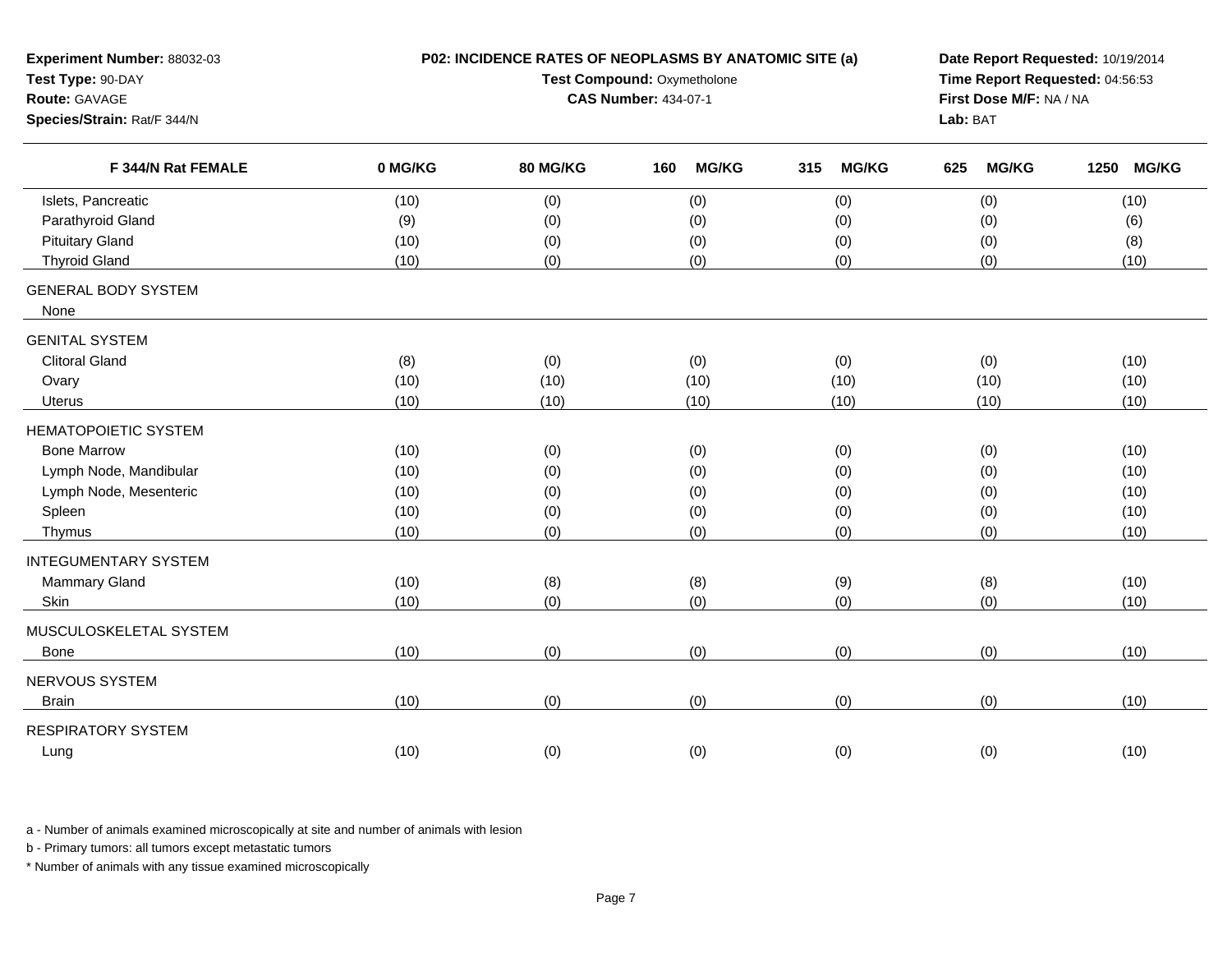| Experiment Number: 88032-03<br>Test Type: 90-DAY<br><b>Route: GAVAGE</b><br>Species/Strain: Rat/F 344/N |         | <b>P02: INCIDENCE RATES OF NEOPLASMS BY ANATOMIC SITE (a)</b><br><b>Test Compound: Oxymetholone</b><br><b>CAS Number: 434-07-1</b> | Date Report Requested: 10/19/2014<br>Time Report Requested: 04:56:53<br>First Dose M/F: NA / NA<br>Lab: BAT |                     |                     |                      |
|---------------------------------------------------------------------------------------------------------|---------|------------------------------------------------------------------------------------------------------------------------------------|-------------------------------------------------------------------------------------------------------------|---------------------|---------------------|----------------------|
| F 344/N Rat FEMALE                                                                                      | 0 MG/KG | 80 MG/KG                                                                                                                           | <b>MG/KG</b><br>160                                                                                         | <b>MG/KG</b><br>315 | <b>MG/KG</b><br>625 | <b>MG/KG</b><br>1250 |
| Nose                                                                                                    | (10)    | (0)                                                                                                                                | (0)                                                                                                         | (0)                 | (0)                 | (10)                 |
| Trachea                                                                                                 | (10)    | (0)                                                                                                                                | (0)                                                                                                         | (0)                 | (0)                 | (10)                 |
| SPECIAL SENSES SYSTEM<br>None                                                                           |         |                                                                                                                                    |                                                                                                             |                     |                     |                      |
| URINARY SYSTEM                                                                                          |         |                                                                                                                                    |                                                                                                             |                     |                     |                      |
| Kidney                                                                                                  | (10)    | (10)                                                                                                                               | (10)                                                                                                        | (10)                | (10)                | (10)                 |
| <b>Urinary Bladder</b>                                                                                  | (10)    | (0)                                                                                                                                | (0)                                                                                                         | (0)                 | (0)                 | (10)                 |

b - Primary tumors: all tumors except metastatic tumors